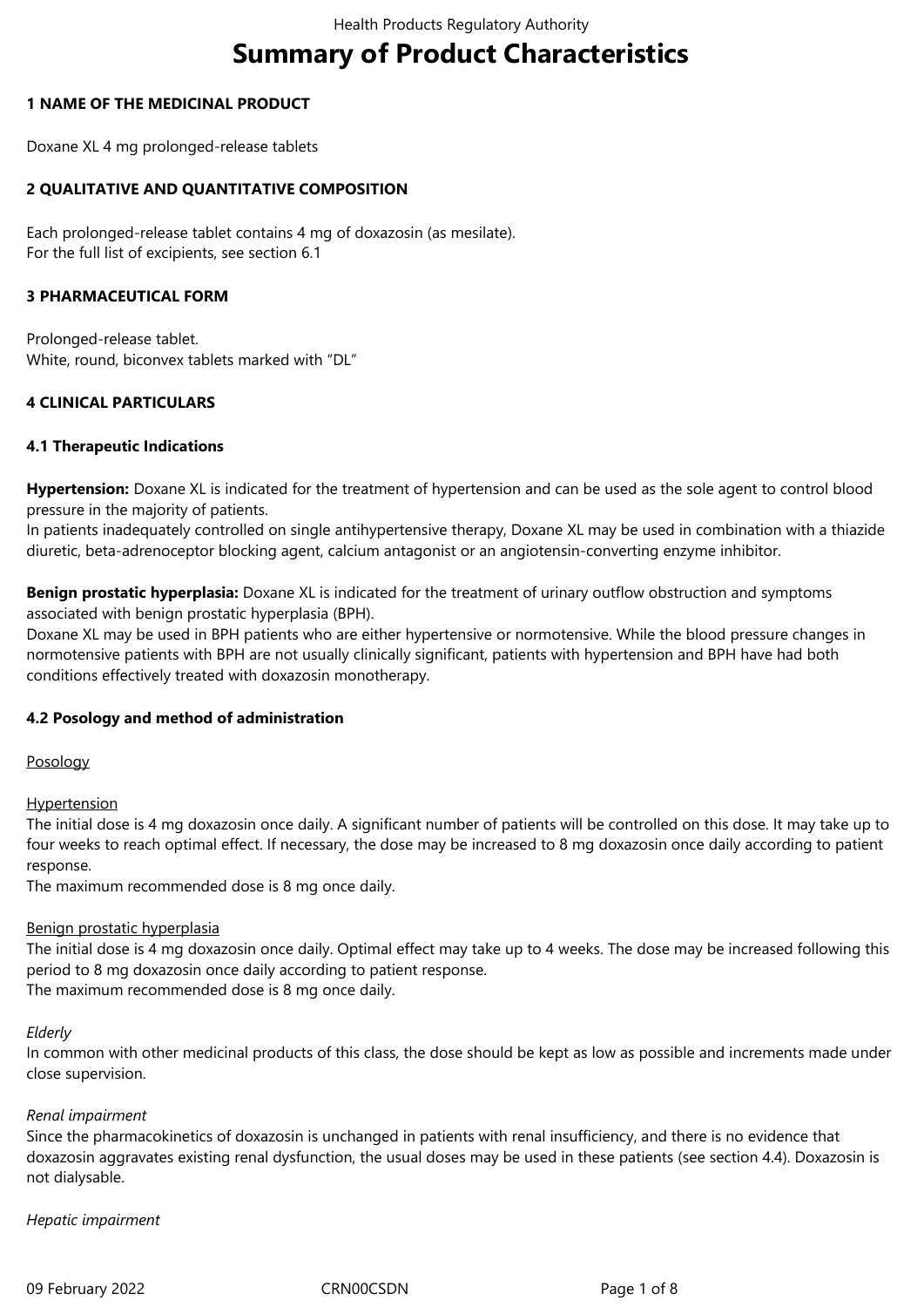There are only limited data in patients with liver impairment and on the effects of drugs known to influence hepatic metabolism (e.g. cimetidine). As with any active substance metabolised wholly by the liver, doxazosin should be used with care in patients with significant existing hepatic dysfunction (see sections 4.4 and 5.2).

# Paediatric population

The safety and efficacy ofdoxazosin in children and adolescents have not been established.

# Method of administration

#### Oral use

The tablets can be taken with or without food. The tablets should be swallowed whole with a sufficient amount of liquid. Patients should not chew, divide or crush the tablets (see section 4.4).

# **4.3 Contraindications**

Doxazosin is contraindicated in

- patients with a known hypersensitivity to the active substance or to other types of quinazolines (e.g. prazosin, terazosin) or to any of the excipients listed in section 6.1
- patients with a history of orthostatic hypotension
- patients with benign prostatic hyperplasia and concomitant congestion of the upper urinary tract, chronic urinary tract infection or bladder stone
- patients with a history of gastrointestinal obstruction, oesophageal obstruction, or any degree of decreased lumen diameter of the gastrointestinal tract
- patients with hypotension (for the benign prostatic hyperplasia indication only)

Doxazosin is contraindicated as monotherapy in patients with either overflow bladder or anuria with or without progressive renal insufficiency.

# **4.4 Special warnings and precautions for use**

# Information to be given to the patient:

Patients should be informed that doxazosin tablets should be swallowed whole. Patients should not chew, divide or crush the tablets (see section 4.2).

For some prolonged-release formulations the active compound is surrounded by an inert, non-absorbable coating that is designed to control the release of the active substance over a prolonged period. After transit through the gastrointestinal tract, the empty tablet shell is excreted. Patients should be advised that they should not be concerned if they occasionally observe remains in their stools that look like a tablet.

Abnormally short transit times through the gastrointestinal tract (e.g. following surgical resection) could result in incomplete absorption. In view of the long half-life of doxazosin the clinical significance of this is unclear.

# Postural hypotension/syncope:

Initiation of therapy

In relation with the alpha-blocking properties of doxazosin, patients may experience postural hypotension evidenced by dizziness and weakness, or rarely loss of consciousness (syncope), particularly with the commencement of therapy. Therefore, it is prudent medical practice to monitor blood pressure on initiation of therapy to minimise the potential for postural effects.

When instituting therapy with any effective alpha-blocker, the patient should be advised how to avoid symptoms resulting from postural hypotension and what measures to take should they develop. The patient should be cautioned to avoid situations where injury could result should dizziness or weakness occur during the initiation of doxazosin therapy, such as driving or operating machinery.

# Use in patients with acute cardiac conditions:

As with any other vasodilatory anti-hypertensive medicinal product it is prudent medical practice to advise caution when administering doxazosin to patients with the following acute cardiac conditions:

- pulmonary oedema due to aortic or mitral stenosis
- heart failure at high output

09 February 2022 CRN00CSDN Page 2 of 8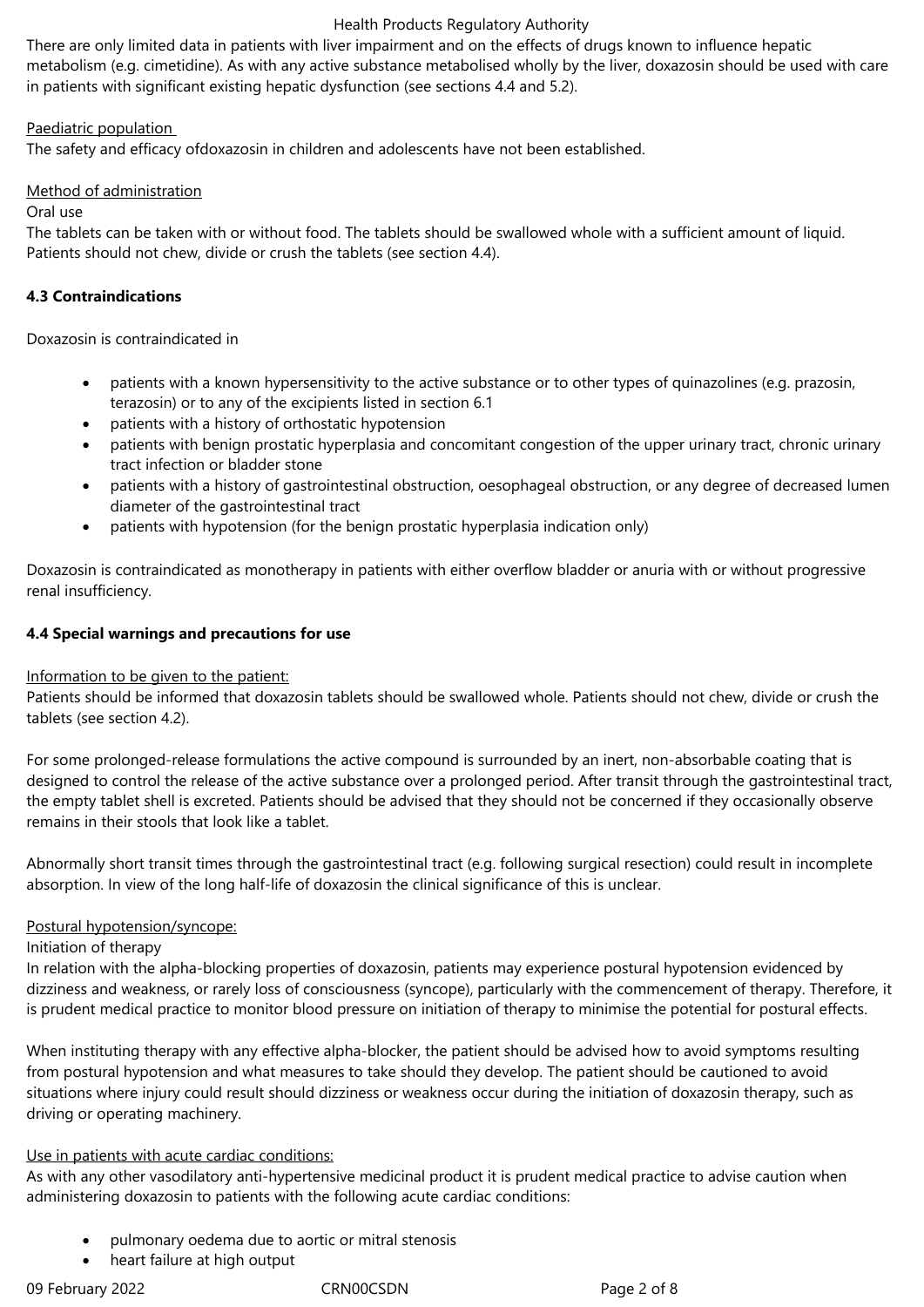- right-sided heart failure due to pulmonary embolism or pericardial effusion
- left ventricular heart failure with low filling pressure.

# Use in patients with hepatic impairment:

As with any active substance wholly metabolised by the liver, doxazosin should be administered with particular caution to patients with evidence of impaired hepatic function (see sections 4.2 and 5.2). Since there is no clinical experience in patients with severe hepatic impairment use in these patients is not recommended.

# Use in patients with impaired renal function:

There is no evidence that doxazosin aggravates renal dysfunction. However, doxazosin dose introduction and adjustments should be carried out with great care.

# Use with phosphodiesterase type-5 inhibitors:

Concomitant administration of doxazosin with phosphodiesterase-5-inhibitors (e.g. sildenafil, tadalafil, and vardenafil) should be done with caution as both medicinal products have vasodilating effects and may lead to symptomatic hypotension in some patients. To reduce the risk of orthostatic hypotension it is recommended to initiate the treatment with phosphodiesterase-5-inhibitors only if the patient is hemodynamically stabilized on alpha-blocker therapy.

Furthermore, it is recommended to initiate phosphodiesterase-5-inhibitor treatment with the lowest possible dose and to respect a 6-hour time interval from intake of doxazosin. No studies have been conducted with doxazosin prolonged-release formulations.

# Use in patients undergoing cataract surgery:

# *Intraoperative Floppy Iris Syndrome*

The 'Intraoperative Floppy Iris Syndrome' (IFIS, a variant of small pupil syndrome) has been observed during cataract surgery in some patients on or previously treated with tamsulosin. Isolated reports have also been received with other alpha-1 blockers and the possibility of a class effect cannot be excluded. As IFIS may lead to increased procedural complications during the cataract operation current or past use of alpha-1 blockers should be made known to the ophthalmic surgeon in advance of surgery.

# Screening for prostate cancer:

Carcinoma of the prostate causes many of the symptoms associated with BPH and the two disorders can co-exist. Carcinoma of the prostate should therefore be ruled out prior to commencing therapy with doxazosin for treatment of BPH symptoms.

# Priapism:

Prolonged erections and priapism have been reported with alpha-1 blockers including doxazosin in post marketing experience. If priapism is not treated immediately, it could result in penile tissue damage and permanent loss of potency, therefore the patient should seek immediate medical assistance.

# Special warnings regarding excipients

This medicinal product contains less than 1 mmol sodium (23 mg) per tablet, that is to say essentially "sodium-free".

# **4.5 Interaction with other medicinal products and other forms of interactions**

# Phosphodiesterase-5-inhibitors (e.g. sildenafil, tadalafil, vardenafil)

Concomitant administration of an alpha blocker with a PDE-5 inhibitor may lead to symptomatic hypotension in some patients (see section 4.4). No studies have been conducted with doxazosin prolonged-release formulations.

Doxazosin is highly bound to plasma proteins (98%). *In vitro* data in human plasma indicate that doxazosin has no effect on protein binding of the medicinal products tested (digoxin, warfarin, phenytoin or indomethacin). However, the theoretical potential for interaction with other protein-bound drugs should be borne in mind.

*In vitro* studies suggest that doxazosin is a substrate of cytochrome P450 3A4 (CYP 3A4). Caution should be exercised when concomitantly administering doxazosin with a strong CYP 3A4 inhibitor, such as clarithromycin, indinavir, itraconazole, ketoconazole, nefazodone, nelfinavir, ritonavir, saquinavir, telithromycin, or voriconazole (see section 5.2).

Immediate-release doxazosin has been administered without any adverse drug interactions in clinical experience with thiazide diuretics, furosemide, beta-blockers, non-steroidal anti-inflammatory medicinal products, antibiotics, oral hypoglycaemic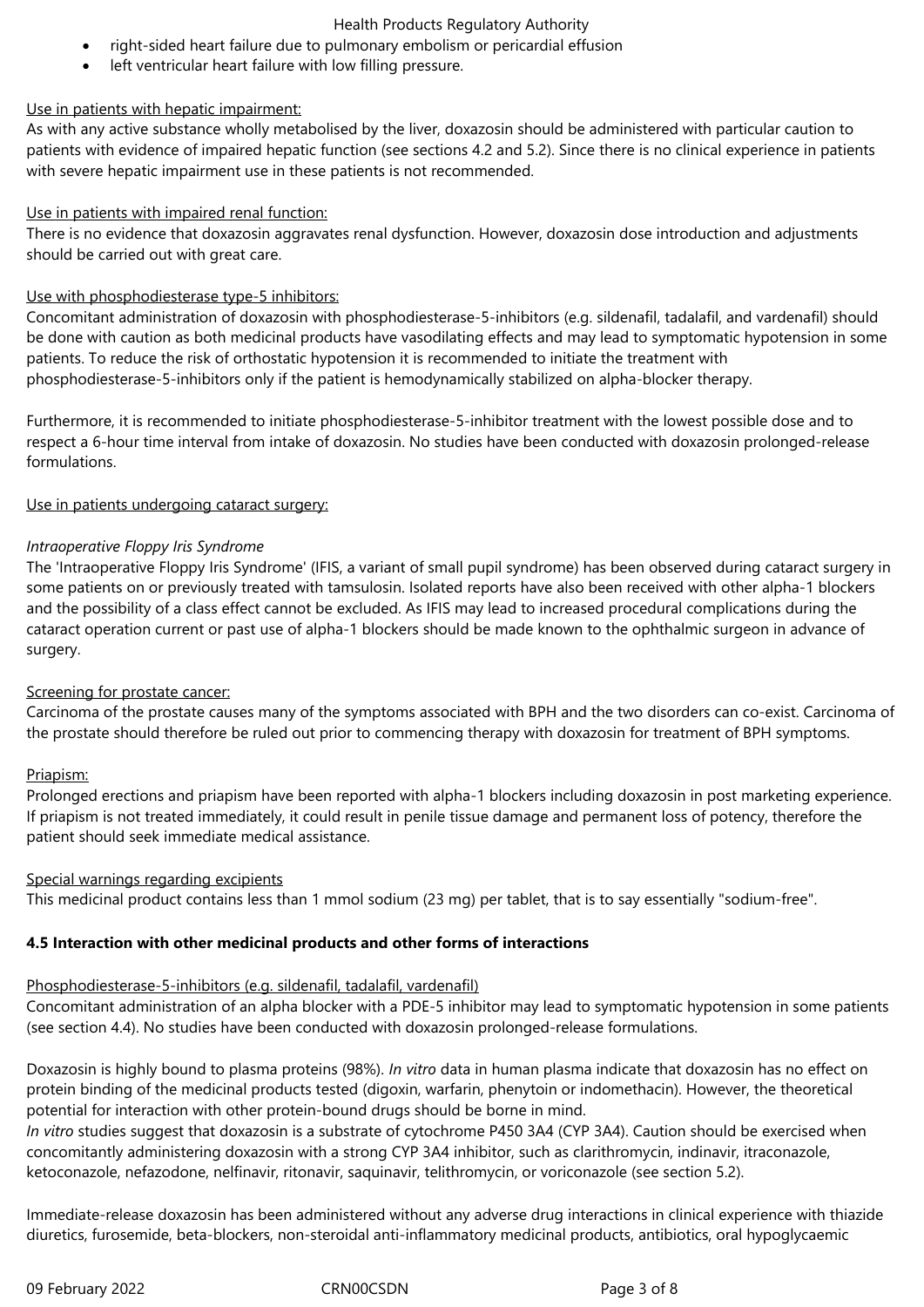medicinal products, uricosuric medicinal products, or anticoagulants. However, data from formal drug/drug interaction studies are not present.

Doxazosin potentiates the blood pressure lowering activity of other alpha-blockers and other antihypertensives.

In an open-label, randomized, placebo-controlled trial in 22 healthy male volunteers, the administration of a single 1 mg dose of doxazosin on day 1 of a four-day regimen of oral cimetidine (400 mg twice daily) resulted in a 10% increase in mean AUC of doxazosin, and no statistically significant changes in mean  $C_{\text{max}}$  and mean half-life of doxazosin. The 10% increase in the mean AUC for doxazosin with cimetidine is within intersubject variation (27%) of the mean AUC for doxazosin with placebo.

# **4.6 Fertility, pregnancy and lactation**

# For the hypertension indication:

# *Pregnancy*

As there are no adequate and well-controlled studies in pregnant women, the safety of doxazosin during pregnancy has not yet been established. Accordingly, during pregnancy, doxazosin should be used only when, in the opinion of the physician, the potential benefit outweighs the potential risk. Doxazosin crosses the placenta. Although no teratogenic effects were seen in animal testing, reduced foetal survival was observed in animals at extremely high doses (see section 5.3). These doses were approximately 300 times the maximum recommended human dose.

# *Breast-feeding*

The excretion of doxazosin in breast milk was demonstrated to be very low (with the relative infant dose less than 1%) however human data is very limited. A risk to the newborn or infant cannot be excluded and therefore doxazosin should be used only when in the opinion of the physician, the potential benefit outweighs the potential risk.

For the benign prostatic hyperplasia indication:

This section is not applicable.

# **4.7 Effects on ability to drive and use machines**

The ability to engage in activities such as operating machinery or operating a motor vehicle may be impaired, especially when initiating therapy. The medicinal product may also induce drowsiness. Patients should not drive or operate machinery unless it has been shown not to affect their alertness or dexterity.

# **4.8 Undesirable effects**

In clinical trials, the most common reactions associated with doxazosin prolonged-release therapy were of a postural type (rarely associated with fainting) or non-specific.

The undesirable effects for doxazosin prolonged-release tablets are similar to those with immediate release doxazosin tablets. The following undesirable effects have been observed and reported during treatment with doxazosin prolonged-release tablets with the following frequencies:

Very common (≥1/10); common (≥1/100 to <1/10); uncommon (≥1/1,000 to <1/100); rare (≥1/10,000 to <1/1,000); very rare (<1/10,000); not known (cannot be estimated from the available data)

| <b>System Organ</b><br><b>Class</b>                   | <b>Very common</b><br>(≥1/10) | Common<br>$(≥1/100$ to<br>1/10                                | <b>Uncommon</b><br>$(≥1/1,000$ to<br>< 1/100 | Rare<br>(≥1/10,000<br>to<br>$<$ 1/1,000) | <b>Very rare</b><br>$($ $1/10,000)$ | Not known |
|-------------------------------------------------------|-------------------------------|---------------------------------------------------------------|----------------------------------------------|------------------------------------------|-------------------------------------|-----------|
| Infections and<br>infestations                        |                               | Respiratory<br>tract infection,<br>urinary tract<br>infection |                                              |                                          |                                     |           |
| <b>Blood and the</b><br>lymphatic system<br>disorders |                               |                                                               |                                              |                                          | Leukopenia,<br>thrombocytop<br>enia |           |
| Immune system<br>disorders                            |                               |                                                               | Allergic drug<br>reaction                    |                                          |                                     |           |

09 February 2022 CRN00CSDN CRNOOCSDN Page 4 of 8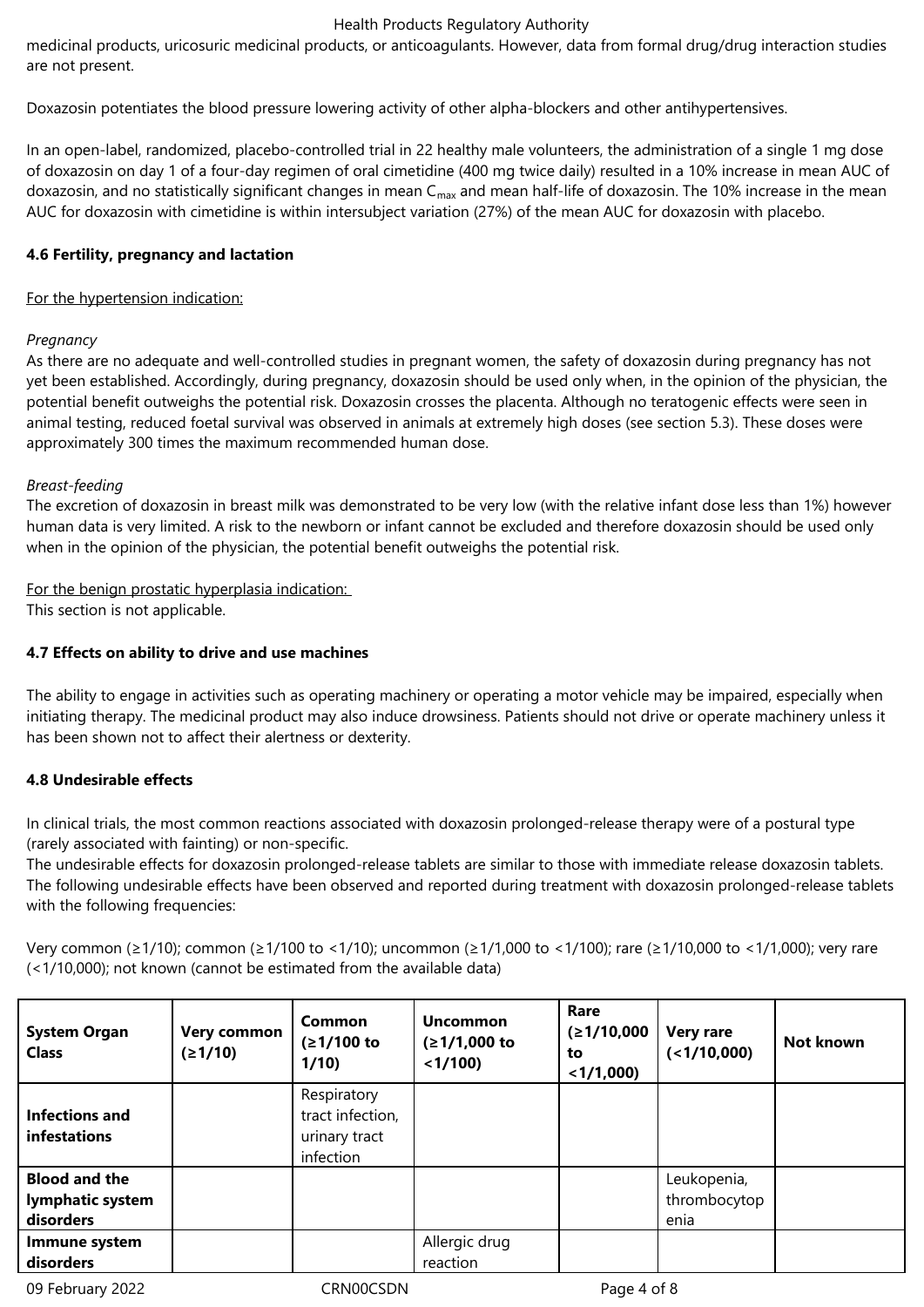|                                                                      |                                                                                 | ricaith riodacts negalatory riathority                                     |                                     |                                                                             |                                                                |
|----------------------------------------------------------------------|---------------------------------------------------------------------------------|----------------------------------------------------------------------------|-------------------------------------|-----------------------------------------------------------------------------|----------------------------------------------------------------|
| <b>Metabolism and</b><br>nutrition disorders                         |                                                                                 | Anorexia, gout,<br>increased appetite                                      |                                     |                                                                             |                                                                |
| <b>Psychiatric</b><br>disorders                                      |                                                                                 | Anxiety,<br>depression,<br>insomnia                                        |                                     | Agitation,<br>nervousness                                                   |                                                                |
| <b>Nervous system</b><br>disorders                                   | Dizziness,<br>headache,<br>somnolence                                           | Cerebrovascular<br>accident,<br>hypoaesthesia,<br>syncope, tremor          |                                     | <b>Dizziness</b><br>postural,<br>paresthesia                                |                                                                |
| <b>Eye disorders</b>                                                 |                                                                                 |                                                                            |                                     | <b>Blurred</b> vision                                                       | Intraoperative<br>floppy iris<br>syndrome (see<br>section 4.4) |
| <b>Ear and labyrinth</b><br>disorders                                | Vertigo                                                                         | Tinnitus                                                                   |                                     |                                                                             |                                                                |
| <b>Cardiac disorders</b>                                             | Palpitation,<br>tachycardia                                                     | Angina pectoris,<br>myocardial<br>infarction                               |                                     | Bradycardia,<br>cardiac<br>arrhythmias                                      |                                                                |
| <b>Vascular disorders</b>                                            | Hypotension,<br>postural<br>hypotension                                         |                                                                            |                                     | Hot flushes                                                                 |                                                                |
| <b>Respiratory,</b><br>thoracic<br>and mediastinal<br>disorders      | Bronchitis,<br>cough,<br>dyspnea,<br>rhinitis                                   | Epistaxis                                                                  |                                     | Bronchospasm                                                                |                                                                |
| <b>Gastrointestinal</b><br>disorders                                 | Abdominal<br>pain,<br>dyspepsia, dry<br>mouth, nausea                           | Constipation,<br>diarrhoea,<br>flatulence,<br>vomiting,<br>gastroenteritis | Gastrointes<br>tinal<br>obstruction |                                                                             |                                                                |
| <b>Hepatobiliary</b><br>disorders                                    |                                                                                 | Abnormal liver<br>function tests                                           |                                     | Cholestasis,<br>hepatitis,<br>jaundice                                      |                                                                |
| <b>Skin and</b><br>subcutaneous<br>tissue disorders                  | Pruritus                                                                        | Skin rash                                                                  |                                     | Alopecia,<br>purpura,<br>urticaria                                          |                                                                |
| Musculoskeletal,<br>connective tissue<br>and<br>bone disorders       | Back pain,<br>myalgia                                                           | Arthralgia                                                                 |                                     | Muscle<br>cramps,<br>muscle<br>weakness                                     |                                                                |
| <b>Renal and urinary</b><br>disorders                                | Cystitis, urinary<br>incontinence                                               | Dysuria,<br>haematuria,<br>micturition<br>frequency                        |                                     | Micturition<br>disorder,<br>nocturia,<br>polyuria,<br>increased<br>diuresis |                                                                |
| <b>Reproductive</b><br>system<br>and breast<br>disorders             |                                                                                 | Impotence                                                                  |                                     | Gynaecomasti<br>a,<br>priapism                                              | Retrograde<br>ejaculation                                      |
| <b>General disorders</b><br>and<br>administration site<br>conditions | Asthenia, chest<br>pain,<br>influenza-like<br>symptoms,<br>peripheral<br>oedema | Pain, facial<br>oedema                                                     |                                     | Fatigue,<br>malaise                                                         |                                                                |
| <b>Investigations</b>                                                |                                                                                 | Weight increase                                                            |                                     |                                                                             |                                                                |

Reporting of suspected adverse reactions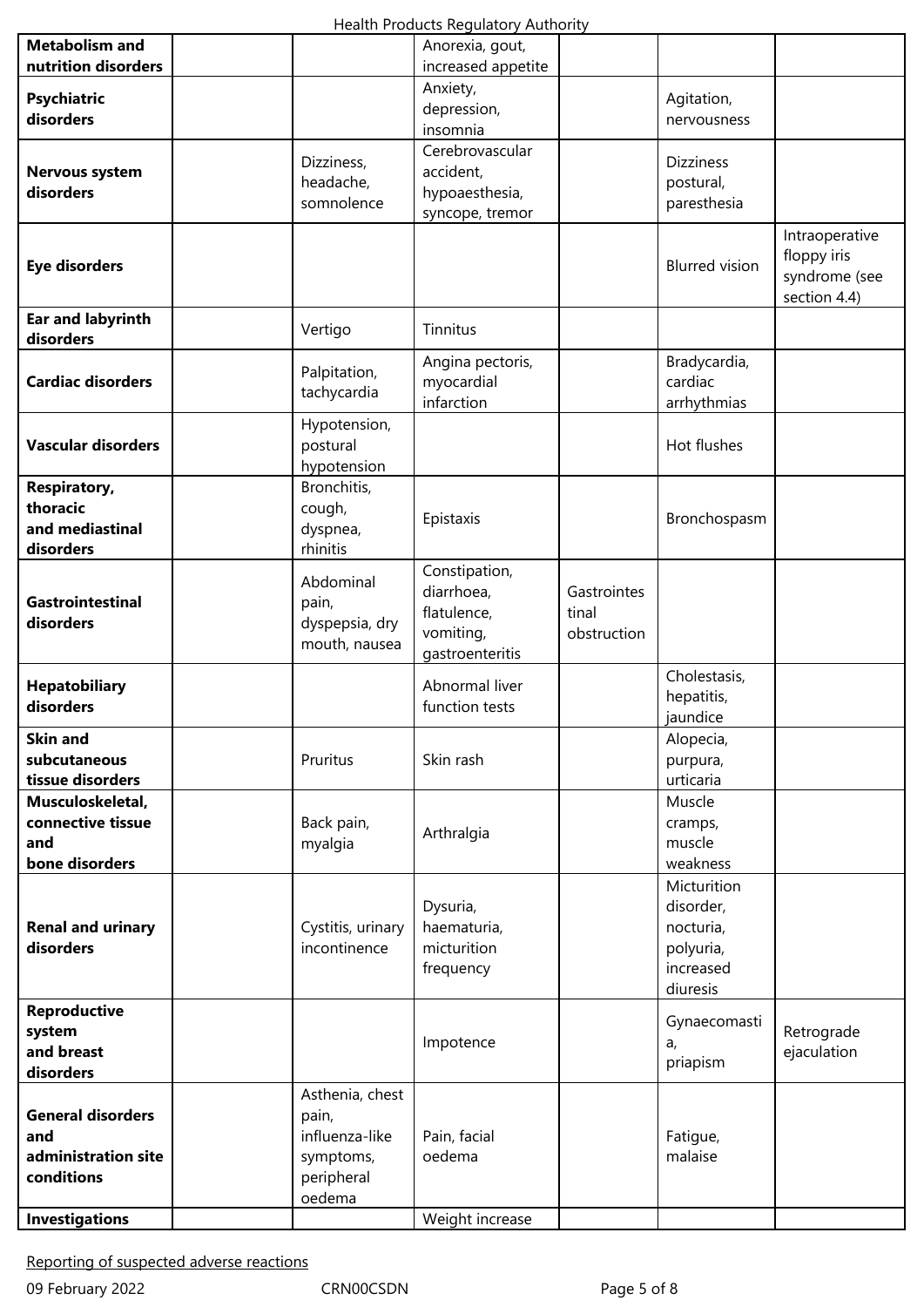adverse reactions via HPRA Pharmacovigilance, Earlsfort Terrace, IRL - Dublin 2; Tel: +353 1 6764971; Fax: +353 1 6762517. Website: www.hpra.ie; E-mail: medsafety@hpra.ie.

# **4.9 Overdose**

Should o[verdose lead](http://www.hpra.ie/) to hypotension, the patient should be immediately placed in a supine, head down position. Other supportive measures may be appropriate in individual cases. Since doxazosin is highly protein-bound, dialysis is not indicated.

# **5 PHARMACOLOGICAL PROPERTIES**

# **5.1 Pharmacodynamic properties**

Pharmacotherapeutic group: Alpha-adrenoreceptor antagonists ATC code: C02CA04

*Hypertension:*

# Mechanism of action

Doxazosin is a potent and selective post-junctional alpha 1-adrenoceptor antagonist.

Administration of doxazosin in hypertensive patients causes a clinically significant reduction in blood pressure as a result of a reduction in systemic vascular resistance. This effect is thought to result from selective blockade of the alpha-1-adrenoceptors located in the vasculature. With once daily dosing, clinically significant reductions in blood pressure are present throughout the day and at 24-hours post dose. The majority of patients are controlled on the initial dose of 4 mg doxazosin. In patients with hypertension, the decrease in blood pressure during treatment with doxazosin was similar in both the supine and standing position.

Patients treated with immediate-release doxazosin tablets can be transferred to doxazosin prolonged-release and the dose titrated upwards as needed.

Responder data from the 2 primary hypertension efficacy studies (including a total of 630 doxazosin treated patients) indicate that those patients controlled on 1 mg, 2 mg or 4 mg doxazosin immediate-release tablets would be equally well controlled on 4 mg doxazosin prolonged-release tablets.

# Pharmacodynamic effects

Doxazosin has been shown to be free of adverse metabolic effects and is suitable for use in patients with coexistent diabetes mellitus, gout and insulin resistance.

Doxazosin is suitable for use in patients with coexistent asthma, left ventricular hypertrophy and in elderly patients. Treatment with doxazosin has been shown to result in regression of left ventricular hypertrophy, inhibition of platelet aggregation and enhanced activity of tissue plasminogen activator. Additionally, doxazosin improves insulin sensitivity in patients with impairment.

Doxazosin produces favourable effects on blood lipids, with a significant increase in the high-density lipoprotein HDL/total cholesterol ratio and trends to a favourable reduction in total triglycerides. It therefore confers an advantage over diuretics and beta-adrenoceptor blocking agents which adversely affect these parameters. Based on the established association of hypertension and blood lipids with coronary heart disease, the favourable effects of doxazosin therapy on both blood pressure and lipids indicate a reduction in risk of developing coronary heart disease.

# *Prostatic hyperplasia:*

Administration of doxazosin to patients with symptomatic BPH results in a significant improvement in urodynamics and symptoms. The effect in BPH is thought to result from selective blockade of the alpha-adrenoceptors located in the prostatic muscular stroma, capsule and bladder neck.

Most of the patients with prostatic hyperplasia are controlled with the initial dose. Doxazosin has shown to be an effective blocker of 1A subtype of alpha-adrenoceptors which make up more than 70% of the adrenergic subtypes in prostate.

09 February 2022 **CRNOOCSDN** CRNOOCSDN Page 6 of 8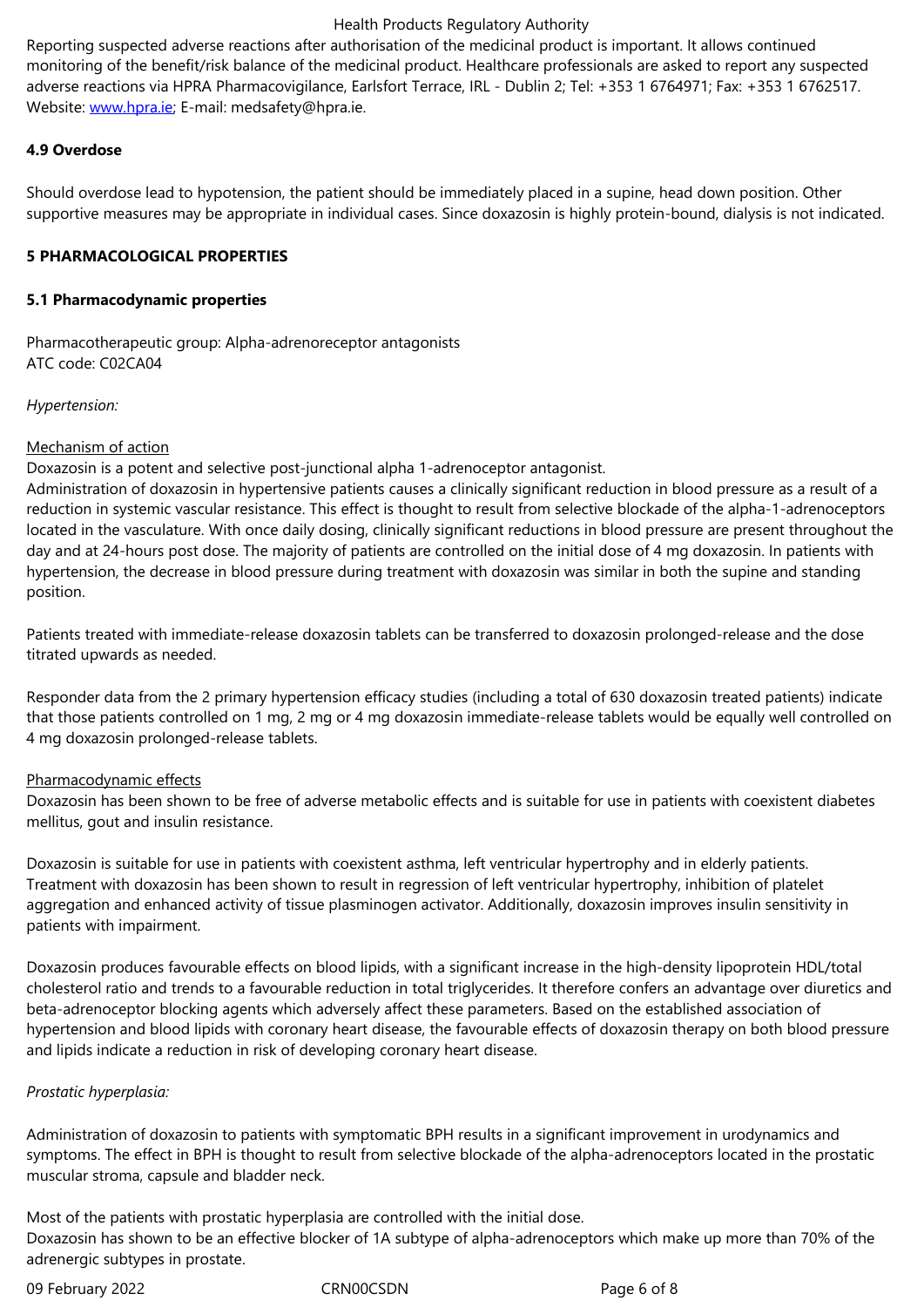Throughout the recommended dose range, doxazosin has only a minor or no effect on blood pressure in normotensive benign prostatic hyperplasia (BPH) patients.

# **5.2 Pharmacokinetic properties**

# *Absorption*

After oral administration of therapeutic doses, doxazosin from prolonged-release tablets is well absorbed with peak blood levels gradually reached at 8 to 9 hours after dosing. Peak plasma levels are approximately one third of those of the same dose of immediate-release doxazosin tablets. Trough levels at 24 hours are, however, similar.

The pharmacokinetic characteristics of doxazosin will lead to a smoother plasma profile.

Peak/trough ratio of doxazosin prolonged-release is less than half that of immediate-release doxazosin tablets.

At steady-state, the relative bioavailability of doxazosin from doxazosin prolonged-release compared to immediate-release form was 54% at the 4 mg dose and 59% at the 8 mg dose.

# *Distribution*

Approximately 98% of doxazosin is protein-bound in plasma.

# *Biotransformation/Elimination*

The plasma elimination is biphasic with the terminal elimination half-life being 22 hours and hence this provides the basis for once daily dosing. Doxazosin is extensively metabolised with <5% excreted as unchanged product.

Doxazosin is primarily metabolised by O-demethylation and hydroxylation. Doxazosin is extensively metabolized in the liver. *In vitro* studies suggest that the primary pathway for elimination is via CYP 3A4; however, CYP 2D6 and CYP 2C9 metabolic pathways are also involved for elimination, but to a lesser extent.

# Other special populations

# *Elderly*

Pharmacokinetic studies with doxazosin prolonged-release tablets in the elderly have shown no significant alterations compared to younger patients.

# *Renal impairment*

Pharmacokinetic studies with immediate-release doxazosin in patients with renal impairment also showed no significant alterations compared to patients with normal renal function.

# *Hepatic impairment*

There are only limited data in patients with hepatic impairment and on the effects of medicinal products known to influence hepatic metabolism (e.g. cimetidine). In a clinical study in 12 patients with moderate hepatic impairment, single dose administration of doxazosin resulted in an increase in AUC of 43% and a decrease in apparent oral clearance of 30% (see section 4.4.).

# **5.3 Preclinical safety data**

Preclinical data reveal no special hazard for humans based on conventional animal studies in safety pharmacology, repeated dose toxicity, genotoxicity, carcinogenicity and gastrointestinal tolerance. Although no teratogenic effects were seen in animal testing, reduced foetal survival was observed in animals at doses approximately 300 times greater than the maximum human recommended dose.

Studies in lactating rats given a single oral dose of 1 mg/kg of [2-14C]-doxazosin indicate that doxazosin accumulates in rat breast milk with a maximum of concentration about 20 times greater than the maternal plasma concentration.

# **6 PHARMACEUTICAL PARTICULARS**

# **6.1 List of excipients**

09 February 2022 CRN00CSDN CRNOCSDN Page 7 of 8